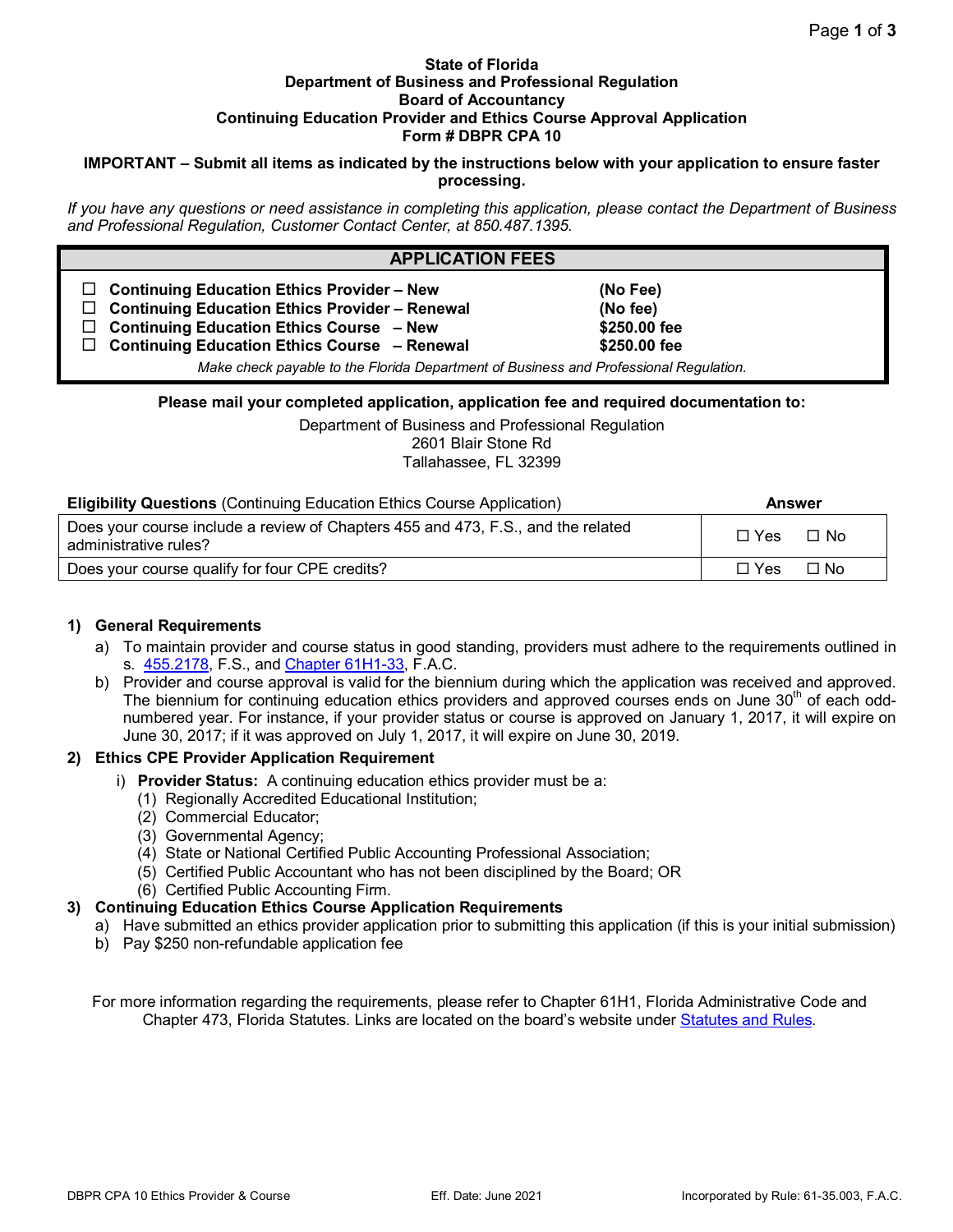#### **State of Florida Department of Business and Professional Regulation Board of Accountancy Continuing Education Provider and Ethics Course Approval Application Form # DBPR CPA 10**

| <b>APPLICATION TYPES</b><br>If you are not a current ethics provider, check boxes 1 and 3.<br>If you are a current ethics provider, and you are looking to add an additional course, check box 3.<br>If you are a current ethics provider, and you are looking to renew your approved course, check boxes 2 and 4.<br>Note: You will have to submit a separate application for each course that you would like approved. |                                                          |                                                  |  |  |
|--------------------------------------------------------------------------------------------------------------------------------------------------------------------------------------------------------------------------------------------------------------------------------------------------------------------------------------------------------------------------------------------------------------------------|----------------------------------------------------------|--------------------------------------------------|--|--|
| Select all that apply:                                                                                                                                                                                                                                                                                                                                                                                                   |                                                          |                                                  |  |  |
| Continuing Education Ethics Provider - New<br>□<br>Continuing Education Ethics Provider - Renewal<br>$\Box$<br>Continuing Education Ethics Course - New<br>□<br>$\Box$ Continuing Education Ethics Course - Renewal                                                                                                                                                                                                      | [0106/1030]<br>[0106/2020]<br>[0107/1030]<br>[0107/2020] | no fee<br>no fee<br>\$250.00 fee<br>\$250.00 fee |  |  |
|                                                                                                                                                                                                                                                                                                                                                                                                                          |                                                          |                                                  |  |  |
| Fill out each section completely. Do not use any nicknames, aliases, or initials. Note: a social security number/FEIN is required.                                                                                                                                                                                                                                                                                       | <b>APPLICANT INFORMATION</b>                             |                                                  |  |  |
| Are you an approved continuing education provider with any board within the Department                                                                                                                                                                                                                                                                                                                                   |                                                          |                                                  |  |  |
| of Business and Professional Regulation?                                                                                                                                                                                                                                                                                                                                                                                 |                                                          | $\Box$ Yes $\Box$ No                             |  |  |
| If you answered "yes" to the above question, enter your current Provider Number (if applicable):                                                                                                                                                                                                                                                                                                                         |                                                          |                                                  |  |  |
| Last/Surname<br>First                                                                                                                                                                                                                                                                                                                                                                                                    | Middle                                                   | Suffix                                           |  |  |
| Company/Organization Name                                                                                                                                                                                                                                                                                                                                                                                                |                                                          |                                                  |  |  |
| Social Security Number* (if applying as individual)                                                                                                                                                                                                                                                                                                                                                                      |                                                          |                                                  |  |  |
| Federal Employer ID Number (if applying as company/organization)                                                                                                                                                                                                                                                                                                                                                         |                                                          |                                                  |  |  |
|                                                                                                                                                                                                                                                                                                                                                                                                                          | <b>CONTACT INFORMATION</b>                               |                                                  |  |  |
| <b>Primary Phone Number</b>                                                                                                                                                                                                                                                                                                                                                                                              | Primary E-Mail Address                                   |                                                  |  |  |
| Authorized Representative (First, Last and Title)                                                                                                                                                                                                                                                                                                                                                                        |                                                          |                                                  |  |  |
| <b>PHYSICAL ADDRESS</b>                                                                                                                                                                                                                                                                                                                                                                                                  |                                                          |                                                  |  |  |
| <b>Street Address</b>                                                                                                                                                                                                                                                                                                                                                                                                    |                                                          |                                                  |  |  |
| City                                                                                                                                                                                                                                                                                                                                                                                                                     | <b>State</b>                                             | Zip Code (+4 Optional)                           |  |  |
| County (if in Florida)                                                                                                                                                                                                                                                                                                                                                                                                   | Country                                                  |                                                  |  |  |
| <b>MAILING ADDRESS</b><br>If your mailing address is the same as your physical address, write, "Same as above" in the space provided for the street address.                                                                                                                                                                                                                                                             |                                                          |                                                  |  |  |
| <b>Street Address</b>                                                                                                                                                                                                                                                                                                                                                                                                    |                                                          |                                                  |  |  |
| City                                                                                                                                                                                                                                                                                                                                                                                                                     | <b>State</b>                                             | Zip Code (+4 Optional)                           |  |  |
| County (if in Florida)                                                                                                                                                                                                                                                                                                                                                                                                   | Country                                                  |                                                  |  |  |
|                                                                                                                                                                                                                                                                                                                                                                                                                          |                                                          |                                                  |  |  |

\* The disclosure of your social security number is mandatory on all professional and occupational license applications, is solicited by the authority granted by 42 U.S.C. §§ 653 and 654, and will be used by the Department of Business and Professional Regulation pursuant to §§ 409.2577, 409.2598, 455.203(9), and 559.79(3), Florida Statutes, for the efficient screening of applicants and licensees by a Title IV-D child support agency to assure compliance with child support obligations. It is also required by § 559.79(1), Florida Statutes, for determining eligibility for licensure and mandated by the authority granted by 42 U.S.C. § 405(c)(2)(C)(i), to be used by the Department of Business and Professional Regulation to identify licensees for tax administration purposes.